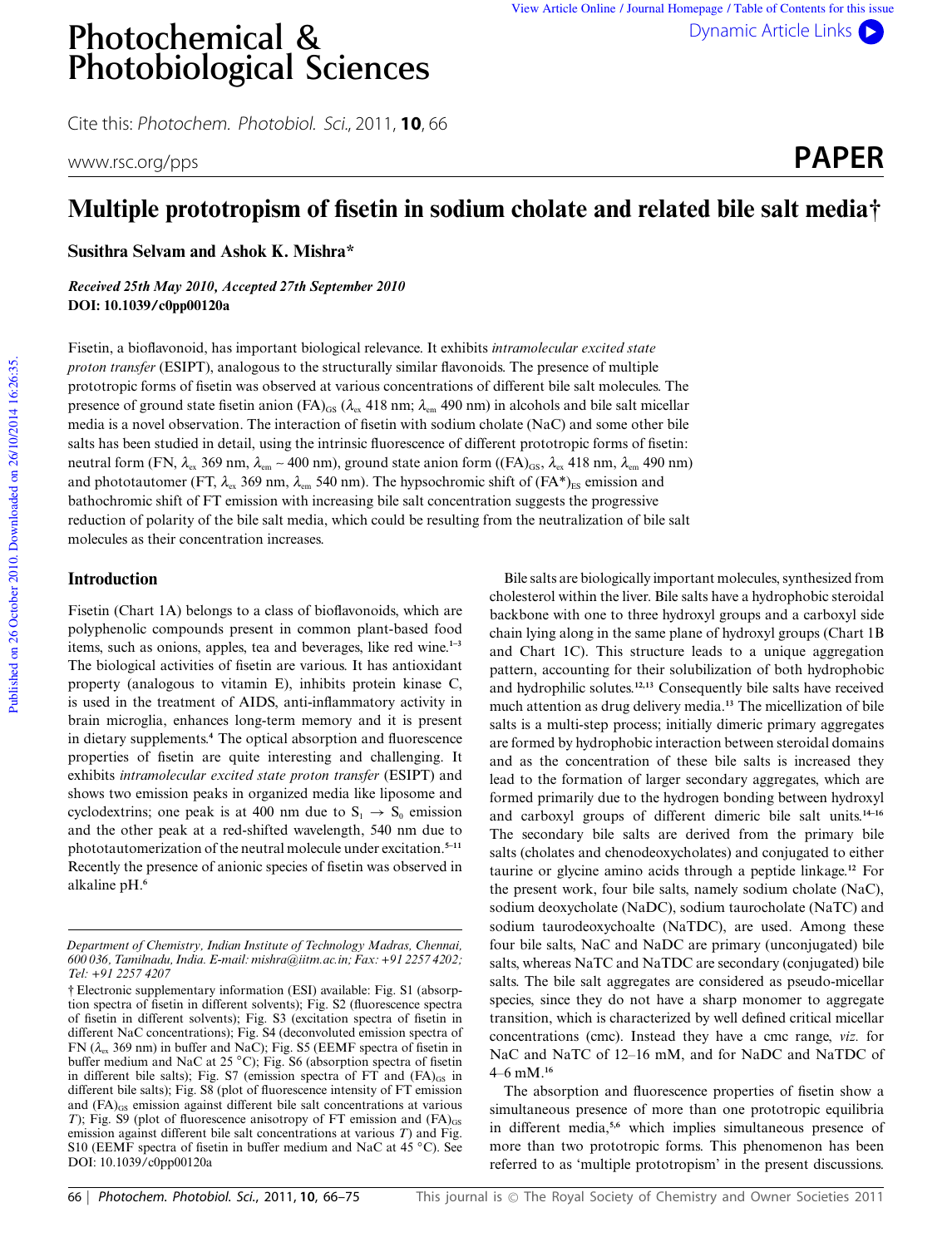

**Chart 1** Chemical structure of (A) 3,4,3',4'-tetrahydroxyflavone (fisetin), (B) and (C) bile salts.

An understanding of the interaction between bile salts (anionic surfactants) and fisetin, exhibiting various prototropic forms is important. The study will help in establishing bile salts as possible drug delivery media for other pharmaceutically important flavonoids. The objective of this work is to study the interaction between fisetin and all the four bile salts by analyzing the intrinsic photophysical properties of different prototropic forms of fisetin.

# **Experimental**

# **Materials**

Fisetin, sodium taurodeoxycholate (NaTDC) and sodium taurocholate (NaTC) were purchased from Sigma Chemical Company (USA) and were used without any further purification. Sodium deoxycholate (NaDC) and sodium cholate (NaC) were purchased from S. D. Fine Chemicals, India. Spectroscopy grade solvents were obtained from Sisco Research Laboratories, India.

Analytical grade ethanol was obtained from Merck, USA. The stock solutions of fisetin for the homogeneous media study were prepared by dissolving it in the required solvents separately.

# **Measurements**

The absorption spectra were recorded using Jasco -V550 UV-Visible spectrophotometer and fluorescence spectra using Hitachi F4500 model spectrofluorimeter. The excitation and emission slits were set to a bandwidth of 10 nm. Temperature control was attained by using a double walled cuvette holder; connected to an INSREF thermostat with an accuracy of  $\pm 0.1$  °C. For steadystate fluorescence anisotropy measurements, polacoat grating polarisers and Glan-Thompson polarisers were used. The steady state fluorescence anisotropy is defined as:**<sup>17</sup>**

$$
r_{\rm ss} = \frac{I_{\rm VV} - GI_{\rm VH}}{I_{\rm VV} + 2GI_{\rm VH}}
$$

where,  $I_{\text{VV}}$  and  $I_{\text{VH}}$  are the fluorescence intensities and the subscript indicates the vertical (V) and horizontal (H) orientations of the excitation and emission polarizer. *G* is the instrumental correction factor,

$$
G=\frac{I_{\text{HV}}}{I_{\text{HH}}}
$$

The fluorescence decays are collected using Horiba Jobin Yvon TCSPC Lifetime system with FluoroHub single-photon counting controller module and equipped with the TBX single-photon detection module, typically of 180 ps FWHM. The NanoLED-03 nanosecond source with UV output at 370 nm, typical optical pulse duration of 1.3 ns FWHM and a repetition rate of 1 MHz was used. The decay curves are further analysed using the DAS6 analysis software. A fitted value with  $0.99 \leq \chi^2 \leq 1.2$  was accepted. The emission spectra of fisetin in different bile salts are deconvoluted using a multi-peak fitting of Gaussian spectrum in Origin 6.0 software and the correlation factor (*r*) is maintained at  $-1.0$ 

#### **Preparation of fisetin–bile salt solutions**

Fisetin was first dissolved in ethanol and further diluted with bile salt solutions having concentrations above their cmc (20.0 mM for NaDC and NaTDC; 48.0 mM for NaC and NaTC). In these solutions, the final fisetin concentration is maintained constant at  $10 \mu$ M and varying bile salts concentrations were prepared by appropriate addition of bile salt solution and the concentration of ethanol was kept at 2%. To maintain the physiological condition, pH was kept constant at 7.4 with 50 mM sodium phosphate buffer for all bile salt experiments.

# **Results and discussion**

#### **Photophysical behavior of fisetin in sodium cholate aggregates**

**Absorption and emission spectral features.** The absorption and fluorescence spectral behavior of fisetin in NaC aggregates is given in Fig. 1.

Fig. 1A shows an intense absorption peak at 369 nm and a slightly enhanced absorption at 418 nm. The peak at 369 nm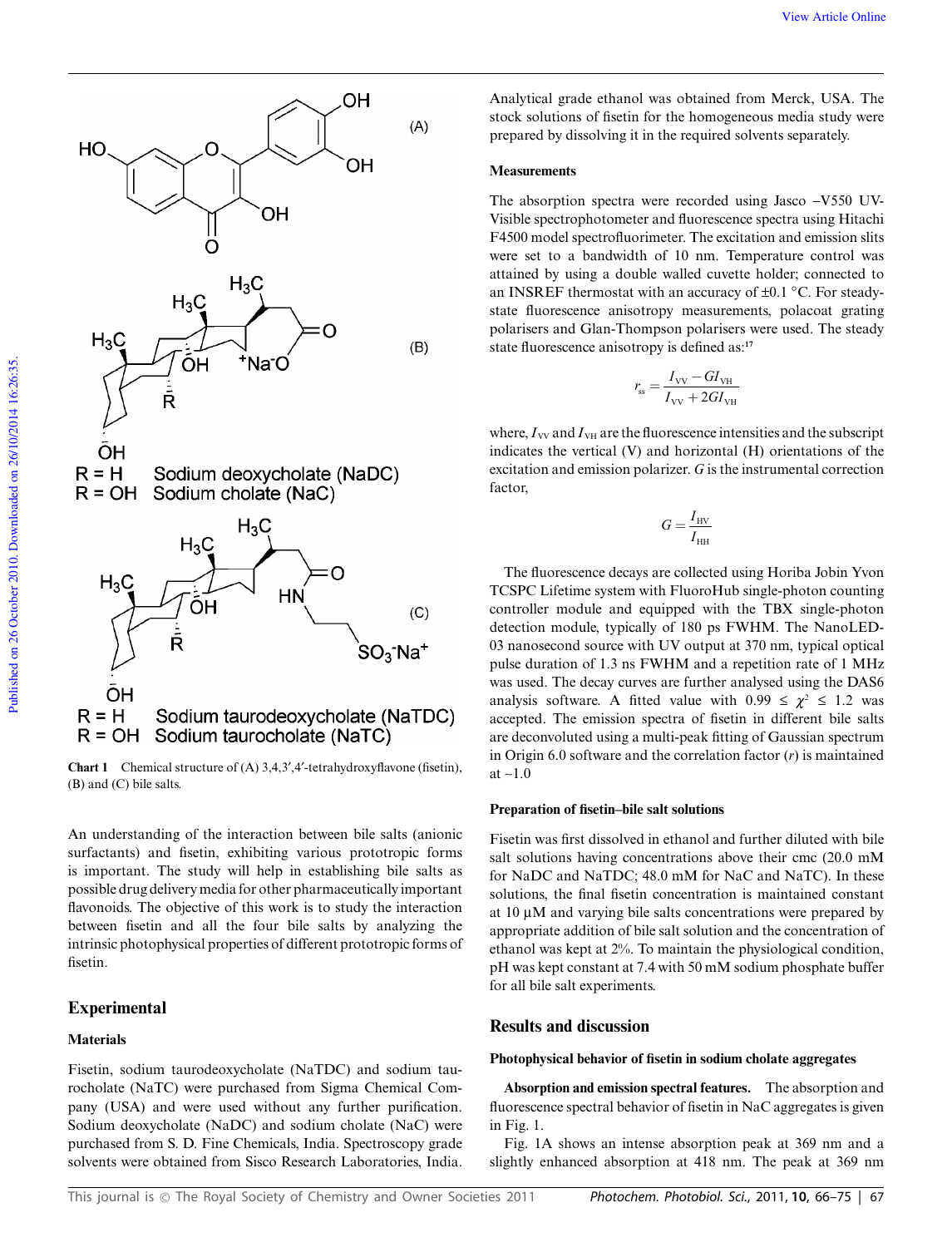

Fig. 1 (A) Absorption spectra of fisetin in varying concentration of NaC (0–43.2 mM). (B) Emission spectra of FN  $(\lambda_{ex}$  369 nm). (C) Emission spectra of FA ( $\lambda_{\text{ex}}$  418 nm). (*T* = 25 °C, pH = 7.4.)

increases with NaC concentration and correspondingly the absorbance at 418 nm decreases, with an isosbestic point observable at *ca.* 395 nm. Thus the enhanced absorption at 418 nm can be considered a weak band. These spectral features of fisetin in NaC

are comparable with those in homogeneous medium (Fig. S1, ESI†). The intense peak at 369 nm corresponds to FN (fisetin neutral), similar to those observed in non-polar solvents. The interesting observation of a weak band at 418 nm (Fig. 1A) is analogous to that observed in presence of alcoholic solvents (Fig. S1) and to the anion peak of the parent flavonoid, 3 hydroxyflavone (3-HF).**18,19** Hence the peak at 418 nm in the absorption spectra of fisetin can be attributed to its ground state anionic species  $((FA)_{GS})$ .

The fluorescence spectra (Fig. 1B and Fig. 1C) of fisetin in NaC aggregates are measured at two excitation wavelengths;  $\lambda_{\infty}$ 369 nm corresponding to the FN species (Fig. 1B) and  $\lambda_{ex}$  418 nm corresponding to the  $(FA)_{GS}$  species (Fig. 1C). The emission spectra of FN species ( $\lambda_{ex}$  369 nm) show that it exhibits ESIPT, leading to the intense FT (fisetin tautomer) emission  $(\lambda_{em} 521 -$ 540 nm), comparable to the emission spectra of fisetin in non-polar solvents (Fig. S2)<sup>5–11</sup> and a less intense peak of  $(FA^*)_{ES}$  (excited state fisetin anion) at 490 nm along with the FN emission having a weak band at around 400 nm. FT emission increases gradually with increase in the NaC concentration, whereas the intensity of  $(FA^*)_{ES}$  decreases simultaneously and a minor increase with the FN emission is also noted. The emission spectra of  $(FA)_{GS}$ with an excitation at 418 nm (Fig. 1C), show a prominent peak at 490 nm and presence of another peak overlaid along with the other peak. The second peak shifts from 521–542 nm with increasing concentration of NaC. The emission at 490 nm decreases along the NaC concentration and a small increase in the second peak is observed. The 490 nm peak is similar to that observed in alcoholic solvents (Fig. S2) and also comparable with that of the parent flavonoid, 3-HF.<sup>18,19</sup> So far, there has been just one report of emission peak at this region and it is assigned to the anion form of fisetin in the homogeneous medium.**<sup>6</sup>** Further evidence was obtained from a methanolic solution of fisetin in 0.1 M sodium methoxide, showing excitation peak at 414 nm and corresponding emission peak at 490 nm. Thus the peak observed at 490 nm  $(\lambda_{ex})$ 418 nm) in NaC is due to the emission of  $(FA)_{GS}$ . It is to be noted that the presence of the ground state anion in the anionic pesudo-micellar media of NaC can not be explained just by the pH of the medium; possibly the bile salt anions play the role of proton acceptor. The red shifted peak present in the emission spectra (Fig. 1C) is attributed to the FT species by comparing with the other spectra, Fig. 1B. The presence of FT emission with an excitation at 418 nm is an indication of the substantial presence of FN along with the  $(FA)_{GS}$  in the ground state and thereby contributing to the characteristic FT emission. A normalized emission spectra (Fig. 1C) of  $(FA)_{GS}$  indicates that as the NaC concentration increases, there is a decrease in the emission of  $(FA^*)$ <sub>GS</sub> along with the increase in FT emission. The excitation spectra of FN and  $(FA)_{GS}$  for their emission at 540 nm and 490 nm respectively are given in Fig. S3. Correlation of the absorption and emission measurements of fisetin in NaC aggregates to that of fisetin in homogeneous medium, suggests that the photophysical behavior of fisetin in NaC micellar media follows the processes involving ESIPT and ground state prototropic equlibria, provided in Scheme 1.

According to Scheme 1, there exists an equilibrium between  $FN$  and  $(FA)_{GS}$  even in the ground state. The structure of fisetin anion has been assigned so as to show the first deprotonation at the hydroxyl group in the position  $ortho$  to  $C = O$  in the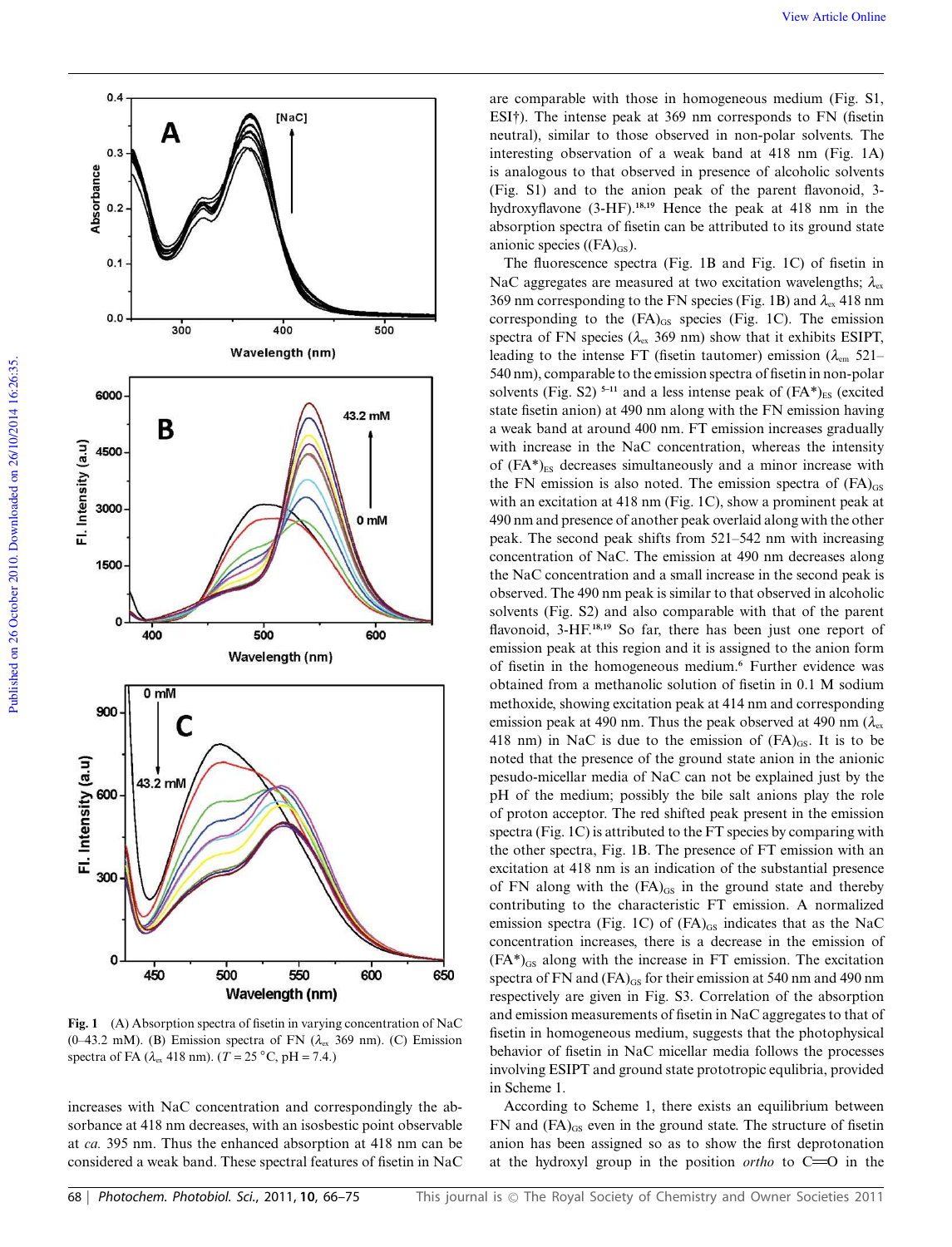

Scheme 1 Mechanism of ground state and excited state proton transfer reactions of fisetin in water (FN – fisetin neutral, FN\* – excited state fisetin neutral,  $(FA)_{GS}$  – ground state fisetin anion,  $(FA^*)_{GS}$  – excited species of ground state fisetin anion,  $(FA^*)_{ES}$  – excited state fisetin anion and FT – fisetin phototautomer).

fisetin molecule, by comparing it with the ground state anion structure of the parent 3-hydroxyflavone.**<sup>19</sup>** Moreover the excited state phototautomer does form by intramolecular proton transfer from this hydroxyl group.**<sup>6</sup>** Upon excitation at their characteristic wavelengths, FN species ( $\lambda_{\rm ex}$  369 nm) gives rise to FT, (FA\*)<sub>ES</sub> and FN emission species, whereas the  $(FA)_{GS}$  ( $\lambda_{ex}$  418 nm) gives rise to  $(FA^*)$ <sub>GS</sub> and FT emission. Scheme 1 also describes the prototropic equilibria of the various forms in the excited state, which leads to the highly overlaid emission spectra of FN and  $(FA)_{GS}$  and hence there is no clear description of the emission peaks to each of the prototropic forms. However, the assignment of the emission peaks are rationalised by drawing analogy with the characteristic spectral features of the parent flavonoid, 3-HF.**18,19**

**Various prototropic forms of fisetin in sodium cholate aggregates.** The emission spectra of the two prototropic forms of fisetin (Fig. 1B and Fig. 1C) reveal two significant changes in the photophysical behavior of fisetin with the addition of NaC molecules. The first change is seen from the enhancement of the FT emission with the  $(FA^*)_{ES}$  emission decreasing correspondingly. The second is the nature of the spectral shifts of the FT and  $(FA^*)_{ES}$ emission peaks. Corroborating the absorption (Fig. 1A) spectral changes, the emission spectra shows that the  $(FA)_{GS}$  is found to be present at the lower concentrations of NaC, *i.e.* below cmc range (12–16 mM) and as the NaC concentration increases, *i.e.* above cmc range (12–16 mM), the FN form becomes more prominent and subsequently the growth of FT emission is observed. This suggests that the  $(FA)_{GS}$  form is the predominant prototropic form in primary NaC aggregates, and with increasing [NaC] and

formation of secondary aggregate the FN form of fisetin becomes the more favored. The progressive intensity enhancement and the wavelength shifts show gradual change as the NaC concentration increases and do not permit clear partitioning of the effects due to the primary and secondary aggregates. Since the secondary aggregates do not have any fixed aggregation number and their size keeps increasing as the concentration of bile salts, the increasing hydrophobicity of the media is due to the progressive increase in the size of the secondary aggregates.

The nature of shift associated with  $(FA^*)_{ES}$  and FT emission peaks, the emission spectra of FN  $(\lambda_{\rm ex} 369 \text{ nm})$  in different NaC concentrations (Fig. 1B) were analyzed by deconvolution of these spectra (Fig. S4). The spectra contain a broad spectrum with large FWHM at the initial concentrations of NaC and as the NaC concentration increases, the subsequent spectra resolve into two distinct peaks. The emission spectra of fisetin in buffer medium (pH 7.4) were deconvoluted into two peaks corresponding to the well defined  $(FA^*)_{ES}$  emission peak at 478 nm in the blue-violet region and FT emission peak at 521 nm in the green region (Fig. S2). However, when fisetin is in NaC aggregates ( $[NaC] = 43.2$ ) mM), the  $(FA^*)_{ES}$  peak shifts to 460 nm and the FT peak shifts to 544 nm. Collectively, the deconvoluted spectra show a blue shift associated with  $(FA^*)_{ES}$  emission peak and a red shift associated with FT along with the progressive increase in NaC concentration. These shifts in the emission maxima of  $(FA^*)_{ES}$  and FT in NaC aggregates can be correlated to those observed in the homogeneous medium (Fig. S2).

Owing to the charge on both the forms of fisetin molecules and also on NaC, the interaction between them is also expected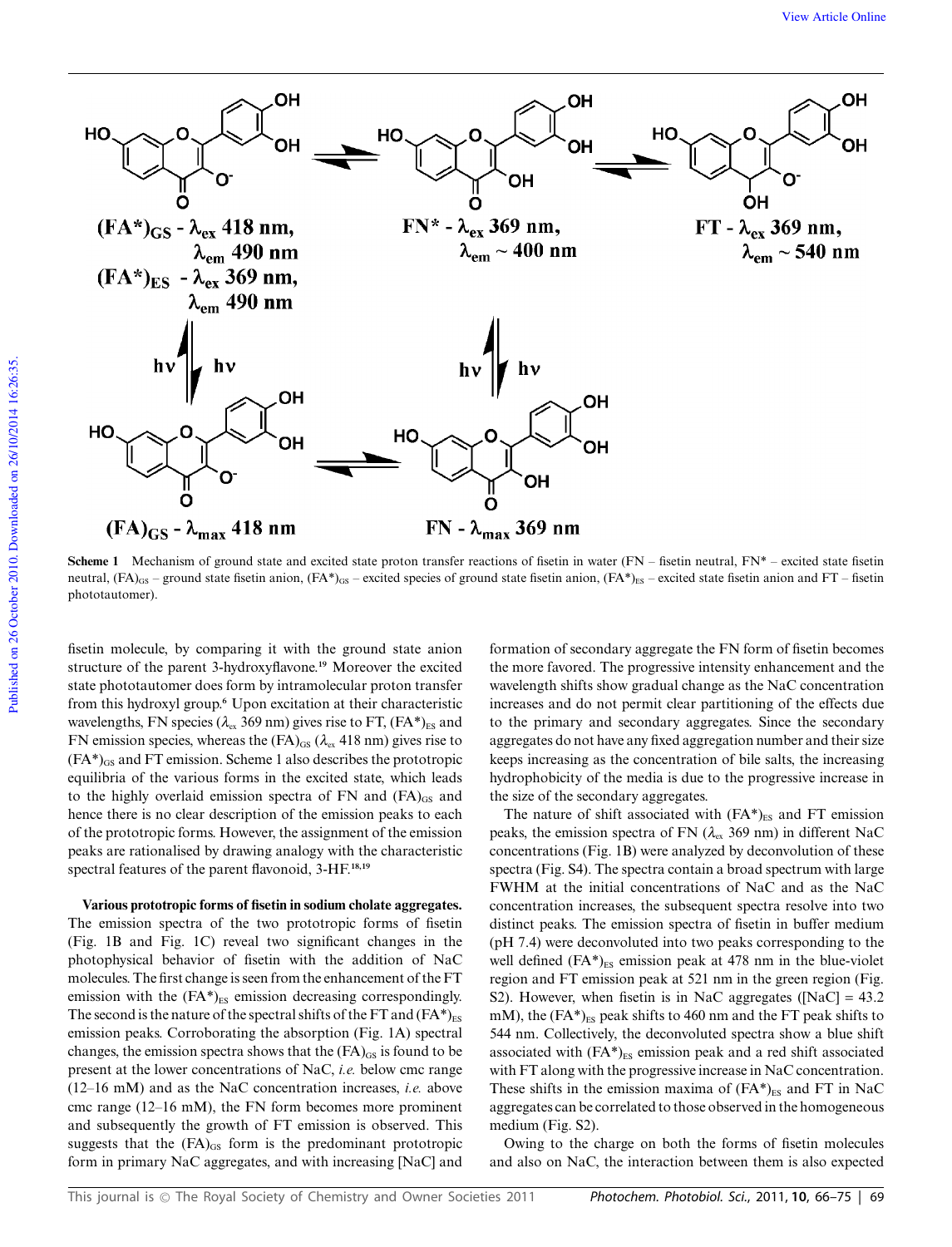to be dependent on the charge and polarity surrounding the fluorophore. However, the persistence of  $(FA)_{GS}$  form even in the highest concentration of NaC (43.2 mM) used here, suggests that the anion formation is not retarded by the negative charge on NaC aggregates. Thus the spectral features indicate that polarity of the medium affects the molecular association of fisetin with NaC aggregates. Correlating these absorption and emission measurements to that of fisetin in homogeneous medium suggests that the photophysical behavior of fisetin in NaC micellar media follows the processes involving ESIPT and ground state prototropic equilibria, provided in Scheme 1. It is to be noted that absorption and emission spectra of ground and excited state prototropic forms do overlap, and sometimes extensively. Thus exclusive excitation of a particular prototropic species is sometimes as difficult as getting the excitation spectrum of a particular prototropic species.

From these results, it appears that the fisetin molecule senses an increasing non-polar environment as the concentration of NaC increases. The shifts in the emission peak for both the forms of fisetin are due to the dipolar relaxation of the NaC molecules located at the interface. The interesting shifts in the emission maxima and the variations of emission intensity are conveniently represented by excitation emission matrix fluorescence (EEMF) (Fig. S5). The contour plots of fisetin in buffer medium (pH 7.4) is predominantly that of the  $(FA)_{GS}$  form. As the concentration of NaC is increased, the contours shift gradually to the higher wavelength leading to a contour of FT fluorescence.

The fluorescence lifetime measurements at various emission wavelengths ( $\lambda_{\rm em}$  = 480 to 560 nm) with a light source of 370 nm LED were carried out to evaluate the prototropism of fisetin in NaC aggregates (Table S1).

These fluorescence decays are fitted with a bi-exponential function and these decays depend on the emission wavelength. Following the assignment by Funes et al., <sup>6</sup> the longer lifetime component can be attributed to  $(FA^*)_{ES}$  form and the shorter to the FT species. The fluorescence lifetimes of both  $(FA^*)_{ES}$ and FT species increase with the emission wavelengths. When an excited-state reaction or relaxation process is present and new species are created which emit at a different emission wavelength, the fluorescence decay dynamics will vary across the emission spectrum.**<sup>17</sup>** Thus the changes provided in Table S1, give another evidence for the prototropism of fisetin in NaC aggregates. These increasing lifetimes across the emission spectrum could also be interpreted in terms of dipolar relaxation of the micellar medium around the excited-state fluorophore.

**Micellization of sodium cholate.** From the emission spectral studies, it is clear that the ESIPT of fisetin is favored more as the concentration of NaC is increased, *i.e.* as the micellization of NaC proceeds. The variation of emission maxima and emission intensities of  $(FA^*)_{ES}$  and FT are plotted against the varying concentration of NaC (Fig. 2) and therefore the fluorescence property of fisetin can be utilized to report the micellization of NaC molecules.

The plot in Fig. 2A shows a gradual blue shift in  $(FA)_{GS}$ emission and a red shift in FT emission as NaC concentration increases. The results obtained here (Fig. 2A) along with earlier results (Fig. 1B) indicate that the fisetin molecule reports the change in NaC micellar medium to become non-polar as the NaC

concentration increases. The change in the relative population of  $(FA^*)_{ES}$  and FT is further analyzed by correlating the emission intensity of  $(FA^*)_{ES}$  ( $\lambda_{em}$  490 nm;  $\lambda_{ex}$  369 nm) and FT ( $\lambda_{em}$ 540 nm;  $\lambda_{ex}$  369 nm) with increasing concentrations of NaC (Fig. 2B and C). The fluorescence intensity corresponding to a particular emitting species depends upon the population, the molar extinction coefficient  $(\varepsilon)$  and the fluorescence quantum yield ( $\varphi$ <sub>f</sub>). In the present case, the light absorbing species at  $\lambda_{ex}$  369 nm is the neutral form, thus the fluorescence intensity changes do not arise from  $\varepsilon$ . An indication of  $\varphi_f$  changes can come from the fluorescence lifetime  $(\tau)$  values (Table S1) which are nearly constant for both  $(FA^*)_{ES}$  and FT emissions. Thus bile salt induced population changes appear to be the primary reason for the fluorescence intensity changes. The observation of more intense FT emission at the expense of  $(FA^*)_{ES}$  emission appears to be because of increased hydrophobicity of the bile salt aggregates that causes higher fraction of FN converting to FT, *via* FN\* (Scheme 1, Fig. 2C). Even at the highest concentration of NaC used here ( $[NaC] = 43.2$  mM), there is no complete conversion to the tautomer form. The cross-over point ( $[NaC] = 23$  mM), given in Fig. 2C quantifies the concentration of NaC, where equal amounts of  $(FA^*)_{ES}$  and FT are present within the NaC aggregates. The progressive hypsochromic shift of  $(FA^*)_{FS}$  and bathochromic shift of FT cannot be explained if the environment of fisetin is purely aqueous. The only rational explanation can be provided in terms of increased hydrophobicity of the environment within the micellar aggregates. Thus, the plots provided here indicate that the multiple prototropism of fisetin closely follows the progressive micellization of NaC molecules.

At low concentrations of bile salts, they behave like an electrolyte and pH of the bile salt solution increases steadily as the bile salt micellization progresses. The role of bile salt aggregates in providing environment for the presence of multiple prototropic forms of fisetin, can be examined by taking different bile salts. The bile salts chosen for the present work are NaTC, NaDC and NaTDC. These three bile salts along with NaC are structurally different from one another. The structural variations of these bile salts are depicted in Fig. 1. In comparison to NaC, NaDC has one –OH group less on its steroidal moiety, NaTC has a side chain conjugation with taurine, an amino acid, and NaTDC has one –OH group less on its steroidal moiety along with a side chain conjugation. Therefore, the nature of the three bile salts with respect to their polarity differs from NaC as follows: NaDC in facial polarity, NaTC in terminal polarity and NaTDC in both facial and terminal polarity. Thus the deoxycholates (NaDC and NaTDC) are less polar than the cholates (NaC and NaTC). The alterations in their structure affect their micellization and solubilising properties. The micellization of bile salts are largely affected by their facial polarity and the presence of side-chain conjugation is very minimal. This is reflected in the cmc range of the bile salts;  $NaC = NaTC = 12–16$  mM and  $NaDC = NaTDC =$ 4–6 mM.**<sup>16</sup>**

### **Photophysical behavior of different prototropic forms of fisetin in different bile salt media**

The photophysical studies of fisetin in three bile salts (NaDC, NaTC and NaTDC) are carried out using the same procedure described earlier for fisetin in NaC aggregates. The absorption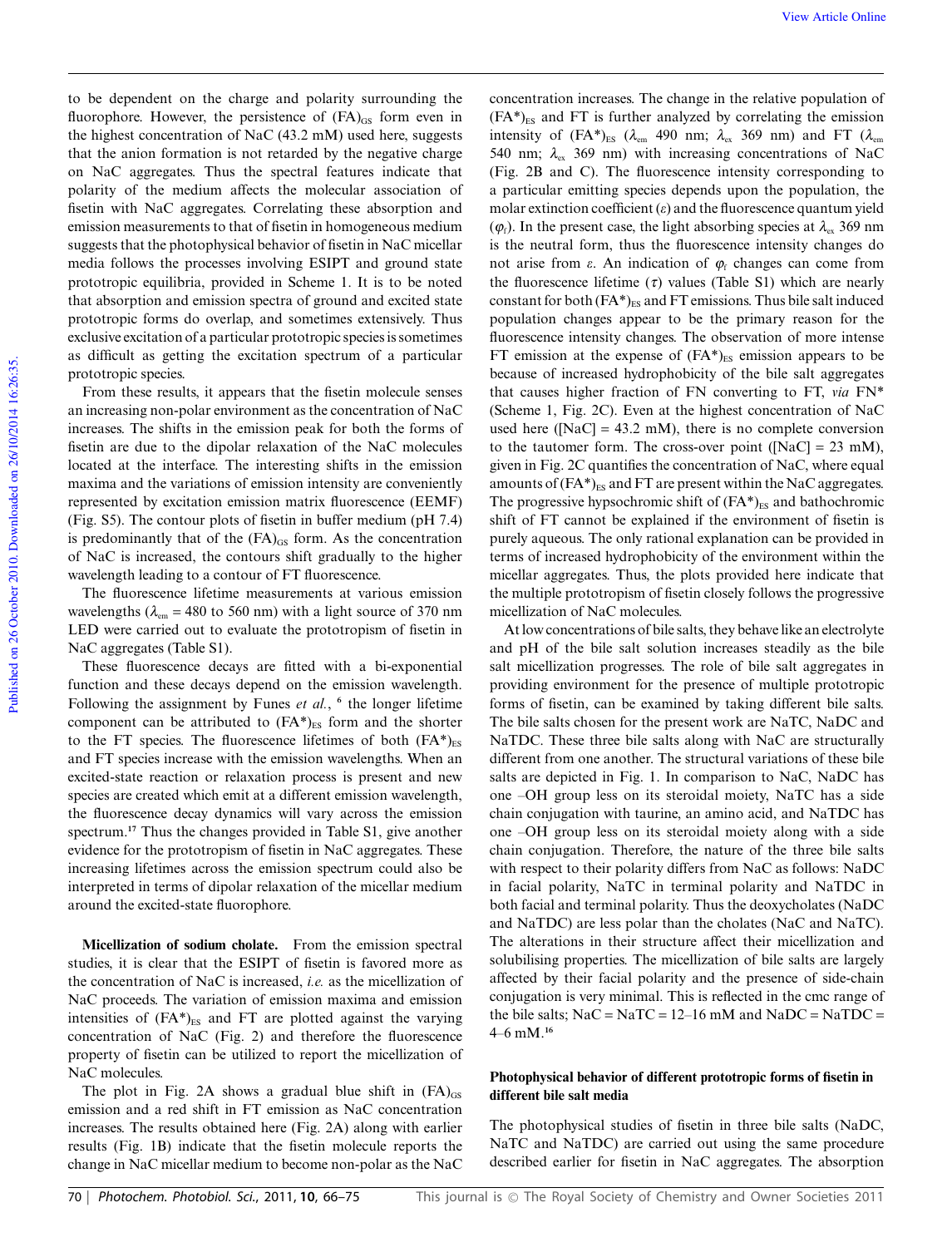

Fig. 2 (A) Dependence of (FA\*)<sub>ES</sub> and FT emission frequencies on NaC concentration. (B) and (C) Dependence of (FA\*)<sub>ES</sub> and FT emission intensities  $([NaC] = 0$  to 43.2 mM).

spectra (Fig. S6) and fluorescence spectra (Fig. S7) of fisetin in all these three bile salts are identical with those obtained in NaC molecules. The results obtained from these studies indicate that the presence of the  $(FA)_{GS}$  species in the ground state, its spectral behavior and the unique shifts associated with the  $(FA^*)_{ES}$  and FT emissions within the different bile salt media is true in case of all four bile salts including those observed in presence of NaC (Fig. 1). Small variations in presence of side-chain conjugated bile salts are observed and hence it can indicate minor effect due to these bile salts.

The intensity of  $(FA^*)_{ES}$  emission increases in presence of the conjugated bile salts (NaTC and NaTDC). These results suggests that the FA species is more stabilized in presence of conjugated bile salts, since the  $-SO_3^-$  group is less polar than the  $-CO_2^-$  group, which is present at the side chain of bile salts. The normalized fluorescence intensity at emission peak maximum  $(\lambda_{ex} 369 \text{ nm})$ of both the species of fisetin in bile salts aggregates is correlated with the increasing concentrations of bile salts (Fig. 3). A crossover point for each bile salt is obtained, *viz.* NaDC = 4.8 mM,  $NaTC = 29$  mM and  $NaTDC = 9.8$  mM. The higher cross-over concentration of the conjugated bile salts compared to that of the corresponding unconjugated bile salts clearly indicates that the

side-chain of these bile salts does play a role in their association with fisetin.

These studies give evidence for the hydrophobic steroidal face of the bile salts being involved in their interaction with both forms of fisetin, despite the possible electrostatic interaction between bile salts and both FA and FT species of fisetin. The results obtained from the absorption and emission spectral measurements of different prototropic forms of fisetin in various bile salt micelles, also support the hypothesis that the bile salt anion undergoes partial neutralization as their concentration is increased and results in increased hydrophobicity. The association of fisetin with all four bile salts are further studied with the steady state fluorescence anisotropy and fluorescence lifetime measurements.

#### **Steady state fluorescence anisotropy and lifetime measurements**

The steady state fluorescence anisotropy  $(r_{\rm ss})$  values for  $(FA)_{\rm GS}$  ( $\lambda_{\rm ex}$ ) 418 nm,  $\lambda_{\rm em}$  490 nm) and FT ( $\lambda_{\rm ex}$  369 nm,  $\lambda_{\rm em}$  540 nm) forms of fisetin in buffer medium (pH 7.4) and different bile salt aggregates  $([NaDC] = [NaTDC] = 18.0$  mM and  $[NaC] = [NaTC] = 43.2$  mM) are given in Table 1. Both  $(FA^*)$ <sub>GS</sub> and FT emissions have lower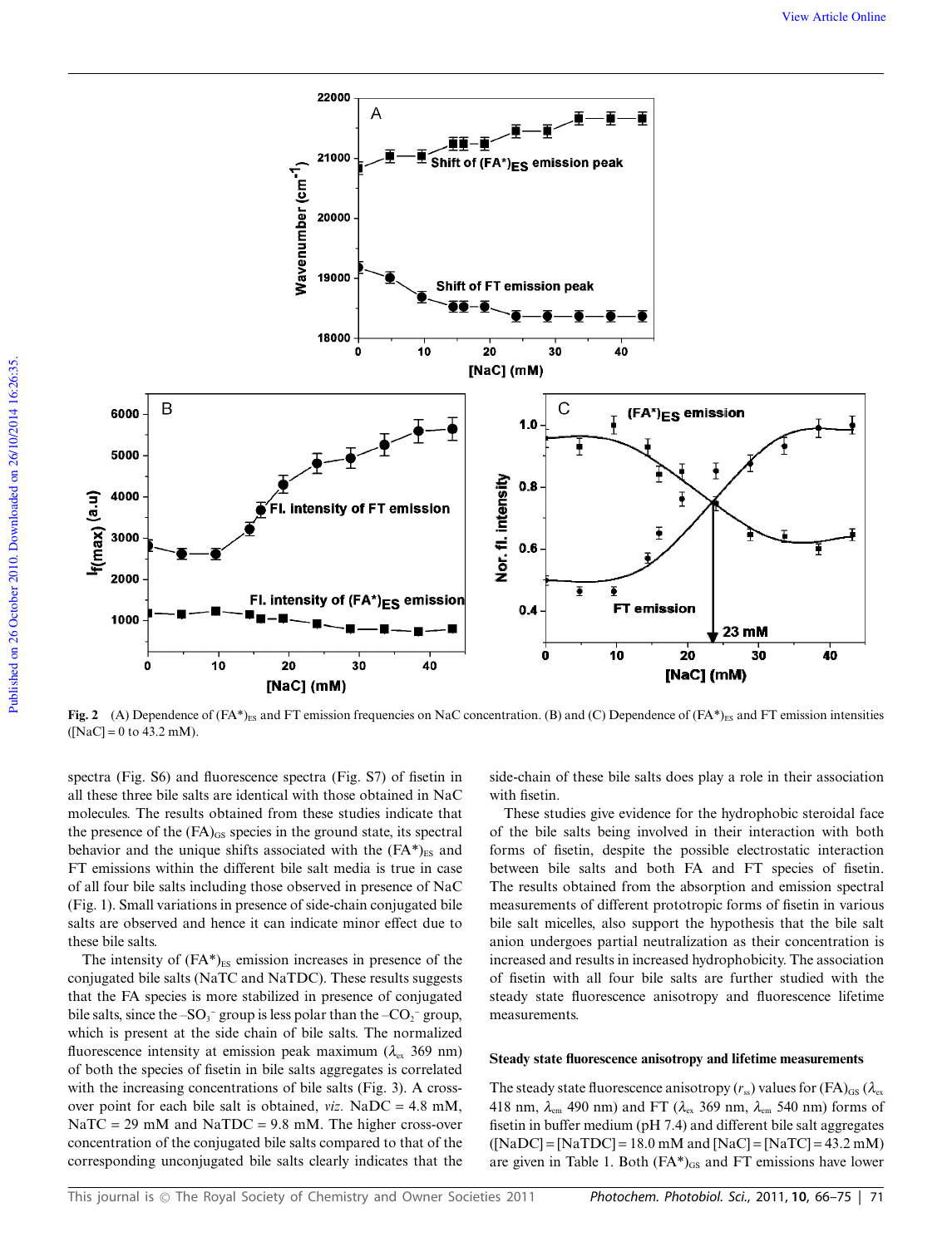| System                         | Phototautomer (FT) $(\lambda_{\text{ex}} 369 \text{ nm}, \lambda_{\text{em}} 540 \text{ nm})$ | Anion (FA) <sub>GS</sub> ) ( $\lambda_{ex}$ 418 nm, $\lambda_{em}$ 490 nm) |
|--------------------------------|-----------------------------------------------------------------------------------------------|----------------------------------------------------------------------------|
| Fisetin-buffer medium (pH 7.4) | 0.04                                                                                          | 0.04                                                                       |
| Fisetin-NaC                    | 0.14                                                                                          | 0.16                                                                       |
| Fisetin-NaDC                   | 0.16                                                                                          | 0.16                                                                       |
| Fisetin-NaTC                   | 0.12                                                                                          | 0.16                                                                       |
| Fisetin-NaTDC                  | 0.17                                                                                          | 0.15                                                                       |

**Table 1** Steady state fluorescence anisotropy  $(r_s)$  of two prototropic forms of fisetin in buffer medium (pH 7.4) and NaC aggregates ([NaC] = 43.2 mM). The errors are within  $\pm 0.01$ 



**Fig. 3** Dependence of  $(FA^*)_{ES}$  and FT normalized fluorescence intensity at emission peak maximum on bile salt concentration at  $\lambda_{ex}$  369 nm, showing the crossover point for each bile salt. (A) NaDC (0–18 mM), (B) NaTC (0–43.2 mM) and (C) NaTDC (0–18 mM).

*r*ss values at pH 7.4 and gradually increase as the concentration of bile salt increases (Table 1).

This suggests that both forms of fisetin are conveniently located within the rigid micellar environments of bile salts, where the rotational motion of the fluorophore is restricted. The equilibrium between  $(FA)_{GS}$  and FN exists within a same environment of bile salt aggregates, which can be interpreted from the near similar values of  $r_{ss}$  for both the forms of fisetin. The fluorescence lifetime measurements of fisetin in different bile salts are obtained by using an excitation source of 370 nm LED for both (FA<sup>\*</sup>)<sub>ES</sub> emission ( $\lambda_{em}$ ) 490 nm) and FT emission  $(\lambda_{\rm em} 540 \text{ nm})$ . The fluorescence decays are fitted with a bi-exponential function and measured for different concentrations of all four bile salts. The fluorescence lifetimes

along with their individual components are given in Table 2 to show the change in the fraction of  $(FA)_{GS}$  and FT forms of fisetin.

The emission decay profile of both species measured in their respective emission peak shows enhancement of the FT emission and also persistence of  $(FA)_{GS}$  emission. The increase in  $\tau_1$  of  $(FA)_{GS}$  emission is seen only in conjugated bile salts, whereas  $\tau_2$ increases in all four bile salts. Both  $\tau_1$  and  $\tau_2$  of FT emission increases with the increasing concentrations of all four bile salts and the magnitude of the increase in lifetimes is more in conjugated bile salt aggregates. Even though the change in all the lifetimes are minor, the change in the individual contribution of each lifetime shows that there is a certain equilibrium between the anionic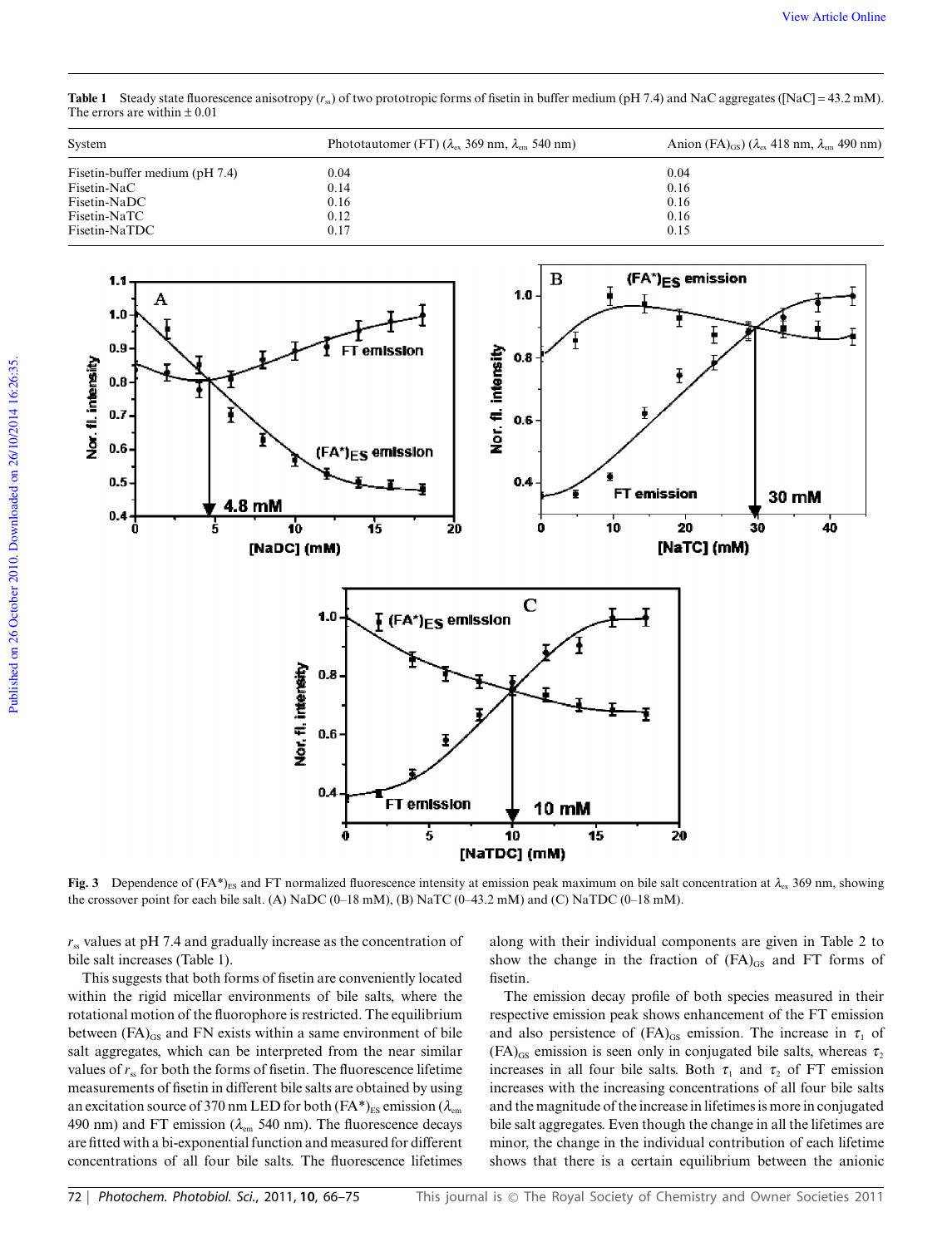**Table 2** Fluorescence lifetime values of  $(FA*)_{ES}$  and FT emission of fisetin in buffer (pH 7.4) and different bile salt concentrations.  $\lambda_{ex} = 370$  nm

| Micellar system         | [Bile salt]/mM | Anion $(\lambda_{\text{em}} 490 \text{ nm})$ |                    | Phototautomer ( $\lambda_{\text{em}}$ 540 nm) |                    |
|-------------------------|----------------|----------------------------------------------|--------------------|-----------------------------------------------|--------------------|
|                         |                | $\tau_1(\alpha_1)$                           | $\tau_2(\alpha_2)$ | $\tau_1(\alpha_1)$                            | $\tau_2(\alpha_2)$ |
| Fisetin-buffer (pH 7.4) |                | 0.7(0.83)                                    | 2.6(0.16)          | 0.9(0.94)                                     | 3.3(0.05)          |
| Fisetin-NaC             | 4.8            | 0.7(0.81)                                    | 2.7(0.19)          | 1.0(0.87)                                     | 3.2(0.12)          |
|                         | 16.0           | 0.7(0.79)                                    | 3.0(0.20)          | 1.0(0.51)                                     | 3.2(0.48)          |
|                         | 43.2           | 0.7(0.73)                                    | 3.3(0.26)          | 1.0(0.45)                                     | 3.3(0.54)          |
| Fisetin-NaDC            | 2.0            | 0.7(0.83)                                    | 2.7(0.17)          | 0.9(0.93)                                     | 2.9(0.07)          |
|                         | 6.0            | 0.7(0.82)                                    | 2.7(0.18)          | 0.9(0.62)                                     | 3.1(0.38)          |
|                         | 18.0           | 0.7(0.80)                                    | 2.7(0.20)          | 1.0(0.56)                                     | 3.2(0.44)          |
| Fisetin-NaTC            | 4.8            | 0.8(0.79)                                    | 2.7(0.21)          | 1.1(0.82)                                     | 3.2(0.18)          |
|                         | 16.0           | 0.8(0.75)                                    | 3.2(0.24)          | 1.5(0.58)                                     | 3.3(0.42)          |
|                         | 43.2           | 0.8(0.69)                                    | 3.5(0.30)          | 1.5(0.47)                                     | 3.9(0.53)          |
| Fisetin-NaTDC           | 2.0            | 0.9(0.81)                                    | 2.8(0.19)          | 1.0(0.53)                                     | 3.0(0.47)          |
|                         | 6.0            | 0.9(0.73)                                    | 3.0(0.26)          | 1.2(0.51)                                     | 3.9(0.49)          |
|                         | 18.0           | 0.9(0.64)                                    | 3.2(0.36)          | 1.4(0.41)                                     | 4.0(0.59)          |



**Fig. 4** Dependence of (A) FT emission intensity ( $\lambda_{ex}$  369 nm and  $\lambda_{em}$  540 nm) and (B) (FA)<sub>GS</sub> emission intensity ( $\lambda_{ex}$  418 nm,  $\lambda_{em}$  490 nm), (C) FT fluorescence anisotropy ( $\lambda_{ex}$  369 nm and  $\lambda_{em}$  540 nm) and (D) (FA)<sub>GS</sub> fluorescence anisotropy ( $\lambda_{ex}$  418 nm,  $\lambda_{em}$  490 nm) on NaC concentrations at different temperatures.

and tautomer fisetin species within the bile salt aggregates. The microheterogeneity around the fluorophore is expected to be rather distributed. Hence, fluorescence lifetime data analysis involving a few component fit may be approximate in describing the physical situation. Thus the lifetime data reported can only be considered as supporting data.

# **Effect of temperature**

The effect of temperature on the interaction between fisetin and bile salts are carried out within the temperature range 15–45 ◦C.**20,21** The photophysical parameters such as fluorescence emission intensities (Fig. 4A, Fig. 4B and Fig. S8) and steady state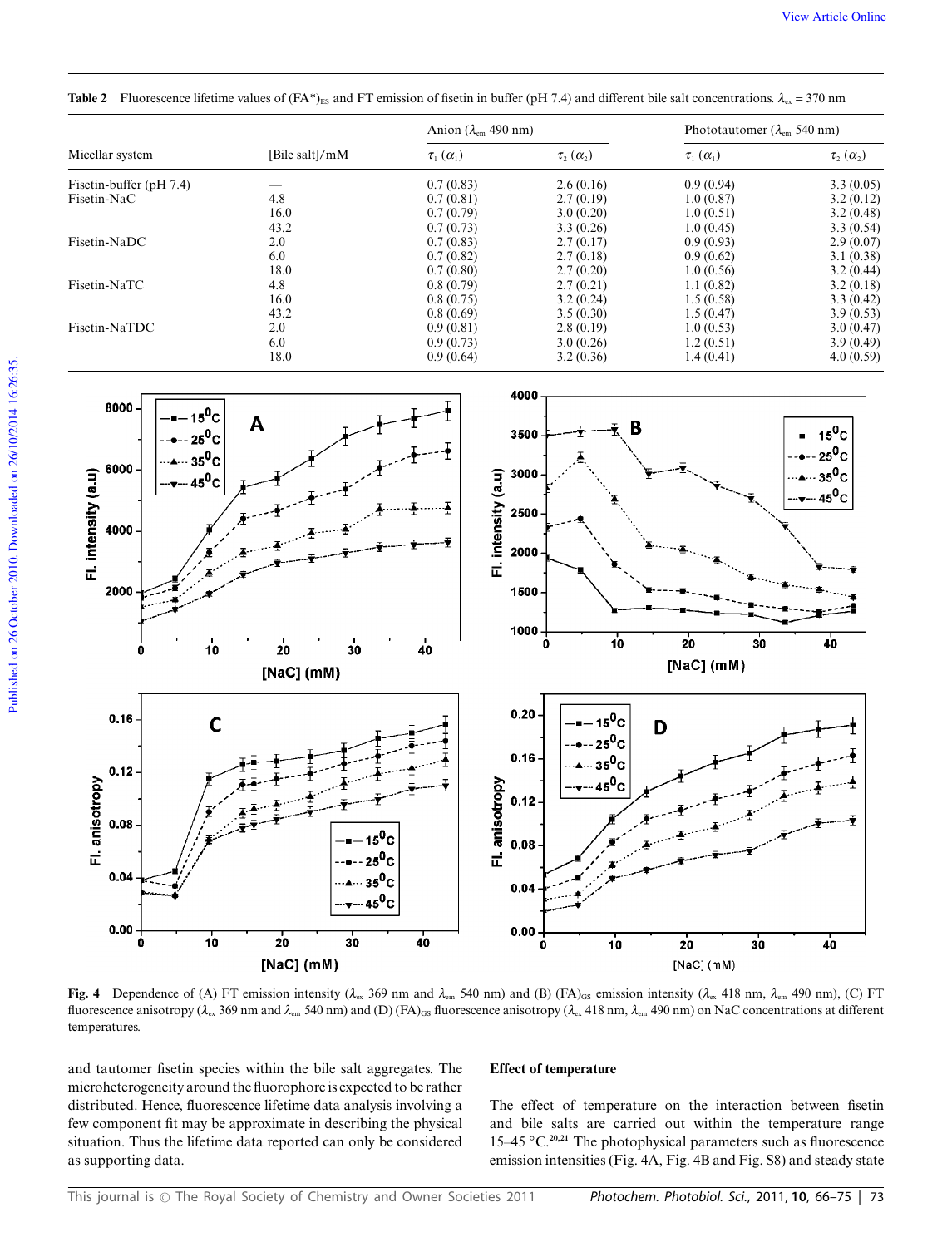fluorescence anisotropy (Fig. 4C, Fig. 4D and Fig.  $S9$ ) of (FA) $_{GS}$  $(\lambda_{\text{ex}} 418 \text{ nm}, \lambda_{\text{em}} 490 \text{ nm})$  and FT  $(\lambda_{\text{ex}} 418 \text{ nm}, \lambda_{\text{em}} 490 \text{ nm})$  are utilized to probe the molecular association of fisetin along with the four bile salts at different temperatures.

With increasing temperature, the fluorescence intensity of the FT emission decreases in presence of all four bile salts, even in a narrow temperature range of 15–45 ◦C. Such a strong dependence of prototropism is usually not expected in homogeneous media. Hence the observed decrease in the FT emission could be due to temperature induced bile salt structural changes, like micellar disaggregation, which can lead to an increase in the polarity of the bile salt media. The fluorescence anisotropy values of both the species in all the four bile salts decreases with decreasing concentration of bile salts. Thus these results strongly suggest that both the forms of fisetin experiences restrictive rotation within the micellar core of bile salt media. The almost similar values of the both fisetin species are observed here and this indicates that they are located within a similar micro-heterogeneous environment.

The retardation of FT and enhancement of  $(FA)_{GS}$  emission intensities follow the progressive micellization behavior of bile salts, through an initial formation of dimeric primary aggregates and then larger secondary aggregates of bile salts, in all the temperatures used here. Temperature dependence of the progressive micellization of bile salts suggests that the dimeric aggregation is unaffected, while the larger aggregates are further grown with increasing temperature.**<sup>21</sup>** As the temperature increases, there is decrease in secondary aggregate formation, *i.e.* lowering of micellization due to the hydrogen bond distortions. Thus at higher temperatures, the polarity of bile salt media increases, leading to an unfavorable condition for the FT formation and hence assists the formation of  $(FA)_{GS}$  by participating in intermolecular hydrogen bonding with the fisetin molecules. This observation is conveniently visualized in the EEMF spectra of fisetin in bile salt aggregates at higher temperature of 45 ◦C (Fig. S10). At the highest concentration of NaC, the contour of FT emission is blurred at this temperature, as compared to its characteristic contour observed at 25◦ C (Fig. S5) and the proportion of FA is seen to be more. The results suggest that the fisetin molecule senses the disaggregation of bile salts aggregates as temperature increases. The results obtained from the fluorescence intensity and fluorescence anisotropy of two forms of fisetin at different temperatures provides corroborating evidence for the hydrophobic nature of interaction between fisetin and bile salts.

# **Conclusions**

This study reports the observation of ground state fisetin anion  $((FA)_{GS})$  in alcohols and bile salts for the first time. The hypsochromic shift of  $(FA^*)_{ES}$  emission and the bathochromic shift of FT emission provides a convenient way of monitoring the progressive increase of medium nonpolarity when the bile salt concentration is increased. The spectral features of these prototropic forms give a valuable evidence for the neutralization of the bile salt anions as their concentration is increased. The absorption and fluorescence spectra of fisetin in varying concentration of NaC show that not only multiple prototropic forms, namely FN,  $(FA)_{GS}$  and FT are present within bile salt aggregates, but also

that their relative concentrations change with change of bile salt concentration.

# **Acknowledgements**

The authors wish to acknowledge the Department of Biotechnology, Govt. of India for financial support. The fluorescence lifetime data were recorded by an instrument obtained through a project funded by the Department of Science and Technology, New Delhi, India.

# **References**

- 1 N. Rouge, P. Buri and E. Doelker, Drug absorption sites in the gastrointestinal tract and dosage forms for site-specific delivery, *Int. J. Pharm.*, 1996, **136**, 117–139.
- 2 D. Horter and J. B. Dressman, Influence of physicochemical properties on dissolution of drugs in the gastrointestinal tract, *Adv. Drug Delivery Rev.*, 2001, **46**, 75–87.
- 3 B. de Castro, P. Gameiro, C. Guimaraes, J. L. F. C. Lima and S. Reis, ¨ Fluorimetry and solubility studies of nadolol and atenolol in SDS micelles, *J. Pharm. Biomed. Anal.*, 1998, **18**, 573–577.
- 4 M. Miyake, T. Minami, M. Hirota, H. Toguchi, M. Odomi, K. Ogawara, K. Higaki and T. Kimura, Novel oral formulation safely improving intestinal absorption of poorly absorbable drugs: utilization of polyamines and bile acids, *J. Controlled Release*, 2006, **111**, 27– 34.
- 5 J. Guharay, S. M. Dennison and P. K. Sengupta, Influence of different environments on the excited-state proton transfer and dual fluorescence of fisetin, *Spectrochim. Acta, Part A*, 1999, **55**, 1091– 1099.
- 6 M. Funes, M. A. Biasutti, N. M. Correa and J. J. Silber, Comparative study of the photophysical behavior of fisetin in homogeneous media and in anionic and cationic reverse micelles media, *Photochem. Photobiol.*, 2007, **83**, 486–493.
- 7 A. Sytnik, D. Gormin and M. Kasha, Interplay between excited-state intramolecular proton transfer and charge transfer in flavonols and their use as protein-binding-site fluorescence probes, *Proc. Natl. Acad. Sci. U. S. A.*, 1994, **91**, 11968–11972.
- 8 V. V. Sentchouk and E. V. Bondaryuk, Fluorescent analysis of interaction of flavonols with hemoglobin and bovine serum albumin, *J. Appl. Spectrosc.*, 2007, **74**, 659–664.
- 9 A. Zhu, B. Wang, J. O. White and H. G. Drickamer, The effect of pressure on the excited-state intramolecular proton transfer of polyhydroxyflavone, *J. Phys. Chem. B*, 2004, **108**, 895–898.
- 10 S. Chaudhuri, A. Banerjee, K. Basu, B. Sengupta and P. K. Sengupta, Interaction of flavonoids with red blood cell membrane lipids and proteins: antioxidant and antihemolytic effects, *Int. J. Biol. Macromol.*, 2007, **41**, 42–48.
- 11 B. Sengupta, A. Banerjee and P. K. Sengupta, Investigations on the binding and antioxidant properties of the plant flavonoid fisetin in model biomembranes, *FEBS Lett.*, 2004, **570**, 77–81.
- 12 C. O'Connor and R. G. Wallace, Physico-chemical behavior of bile salts, *Adv. Colloid Interface Sci.*, 1985, **22**, 1–111.
- 13 S. Mukhopadhyay and U. Maitra, Chemistry and biology of bile acids, *Curr. Sci.*, 2004, **87**, 1666–1683.
- 14 D. M. Small, S. A. Penkett and D. Chapman, Studies on simple and mixed bile salt micelles by nuclear magnetic resonance spectroscopy, *Biochim. Biophys. Acta, Lipids Lipid Metab.*, 1969, **176**, 178– 189.
- 15 C. I. O'Connor, B. T. Ch'ng and R. G. Wallace, Studies in bile salt solutions: 1. Surface tension evidence for a stepwise aggregation model, *J. Colloid Interface Sci.*, 1983, **95**, 410–419.
- 16 S. Reis, C. G. Moutinho, C. Matosa, B. de Castro, P. Gameiroc and J. L. F. C. Lima, Noninvasive methods to determine the critical micelle concentration of some bile acid salts, *Anal. Biochem.*, 2004, **334**, 117– 126.
- 17 J. R. Lakowicz, *Principles of Fluorescence Spectroscopy*, Edition 3, Springer Publishers, New York, 2006.